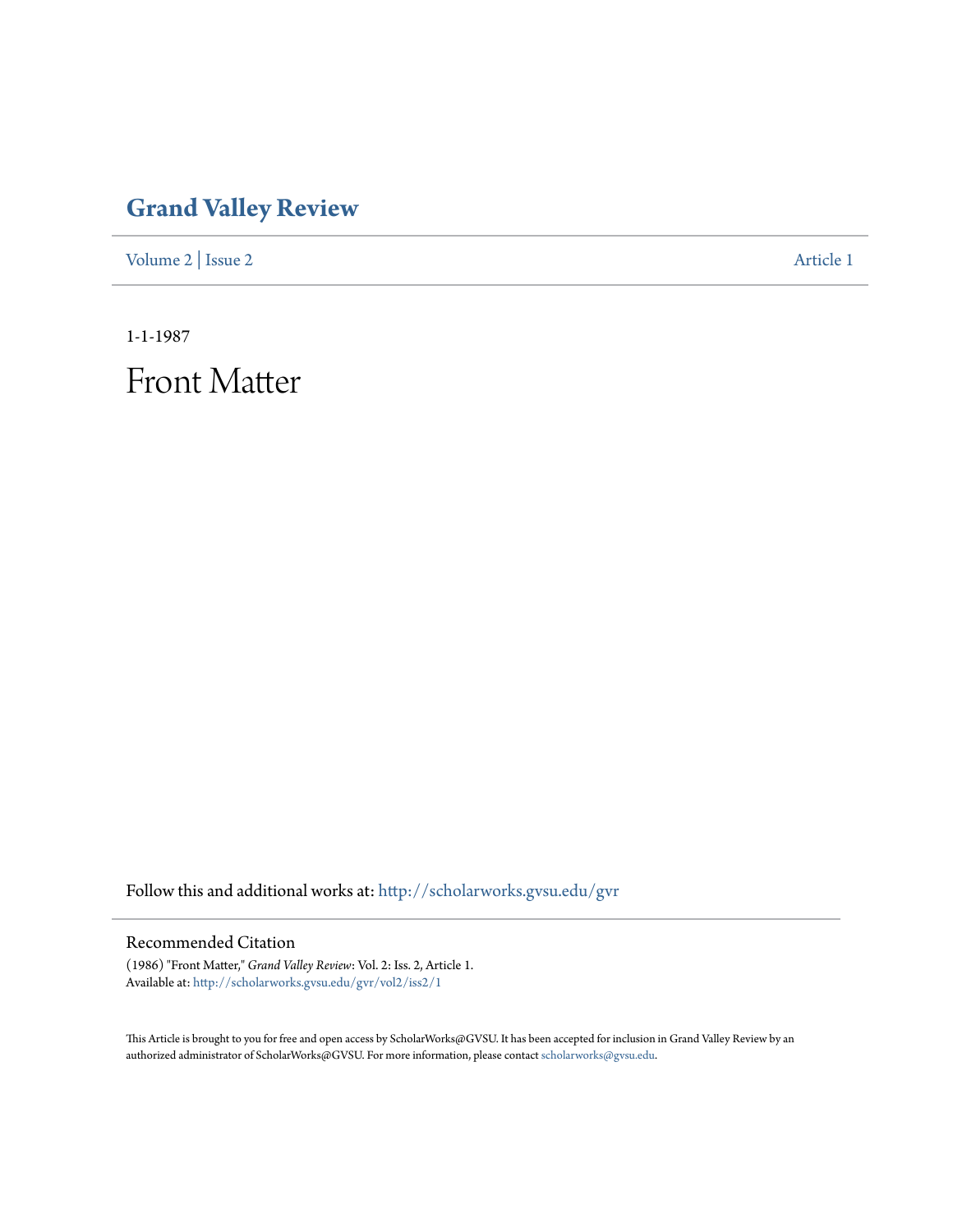



\$2.00